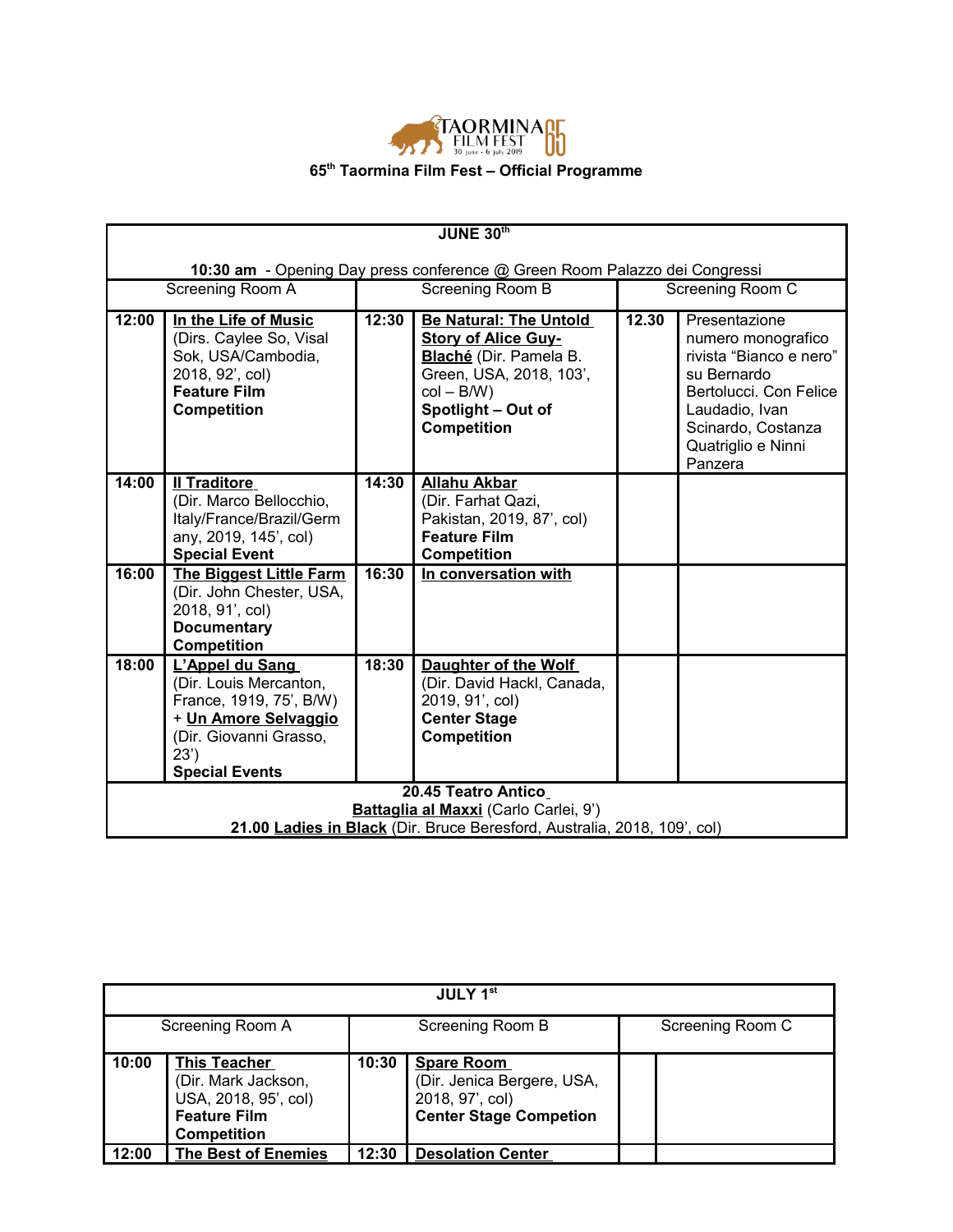|       | (Dir. Robin Bissell,                         |       | (Dir. Stuart Swezey, USA,                         |  |  |  |
|-------|----------------------------------------------|-------|---------------------------------------------------|--|--|--|
|       | USA, 2019, 133', col)                        |       | 2018, 94', col)                                   |  |  |  |
|       | Spotlight - Out of                           |       | <b>Documentary Competition</b>                    |  |  |  |
|       | <b>Competition</b>                           |       |                                                   |  |  |  |
| 14:00 | Vai                                          | 14:30 | <b>Italian Shorts Selection</b>                   |  |  |  |
|       | (Dir. Beca Arahanga, et                      |       |                                                   |  |  |  |
|       | al., Aotearoa New                            |       |                                                   |  |  |  |
|       | Zealand, 2019, 90', col)                     |       |                                                   |  |  |  |
|       | <b>Feature Film</b>                          |       |                                                   |  |  |  |
|       | <b>Competition</b>                           |       |                                                   |  |  |  |
| 17:00 | In conversation with                         | 16:30 | La Partita                                        |  |  |  |
|       | Nicole Kidman                                |       | (Dir. Francesco                                   |  |  |  |
|       |                                              |       | Carnesecchi, Italy, 2018,                         |  |  |  |
|       |                                              |       | 94', col)                                         |  |  |  |
|       |                                              |       | <b>Center Stage Competition</b>                   |  |  |  |
| 18.00 | <b>Amare Amaro</b>                           |       |                                                   |  |  |  |
|       | (Dir. Julien Paolini,                        |       |                                                   |  |  |  |
|       | France, 2019, 89', col)                      |       |                                                   |  |  |  |
|       | <b>Feature Film</b>                          |       |                                                   |  |  |  |
|       | <b>Competition</b>                           |       |                                                   |  |  |  |
|       | 21:00 Teatro Antico                          |       |                                                   |  |  |  |
|       | <b>Taormina Arte Awards to Nicole Kidman</b> |       |                                                   |  |  |  |
|       |                                              |       | Yesterday (Dir. Danny Boyle, UK, 2019, 112', col) |  |  |  |

| <b>JULY 2nd</b> |                                                                                                                                                                           |       |                                                                                                                                                              |                  |  |
|-----------------|---------------------------------------------------------------------------------------------------------------------------------------------------------------------------|-------|--------------------------------------------------------------------------------------------------------------------------------------------------------------|------------------|--|
|                 | Screening Room A                                                                                                                                                          |       | Screening Room B                                                                                                                                             | Screening Room C |  |
| 10:00           | <b>Welcome Home</b><br>(Dir. George Ratliff,<br>USA, 2018, 97', col)<br>Spotlight - Out of<br><b>Competition</b>                                                          | 10:30 | <b>Ploey - You Will Never Fly</b><br><b>Alone</b><br>(Dir. Árni Ólafur Ásgeirsson,<br>Iceland/Belgium, 2018, 83',<br>col)<br><b>Center Stage Competition</b> |                  |  |
| 12:00           | <b>Tolkien</b><br>(Dir. Dome Karukoski,<br>USA, 2019, 112', col)<br>Spotlight - Out of<br><b>Competition</b>                                                              | 12:30 | <b>Haiti</b><br>(Dir. Marco Salom, Italy,<br>2018, 45', col)<br><b>Documentary Competition</b>                                                               |                  |  |
| 14:00           | Short   lost my<br>mother's ashes $(13') +$<br><b>Slipaway</b> (Dirs. Julia<br>Butler, Daniel Mentz,<br>USA, 2017, 89', col)<br><b>Center Stage</b><br><b>Competition</b> | 14:30 | <b>Picture Character (Dirs.</b><br>Martha Shane, Ian Cheney,<br>USA/Germany/Japan/Argen<br>tina/Austria, 2019, 80', col)<br><b>Documentary Competition</b>   |                  |  |
| 16:00           | The Song of the Tree<br>(Dir. Aibek Daiyrbekov,<br>Kyrgyzstan/Russia,<br>2018, 93', col)<br><b>Feature Film</b><br><b>Competition</b>                                     | 16:30 | In conversation with<br>Riccardo Scamarcio                                                                                                                   |                  |  |
| 18:00           | <b>Show Me What You</b><br>Got<br>(Dir. Svetlana Cvetko,<br>USA, 2019, 100', B/W)<br><b>Feature Film</b>                                                                  | 18:30 | <b>Suburban Wildlife</b><br>(Dir. Imogen McCluskey,<br>Australia, 2019, 90', col)<br><b>Center Stage Competition</b>                                         |                  |  |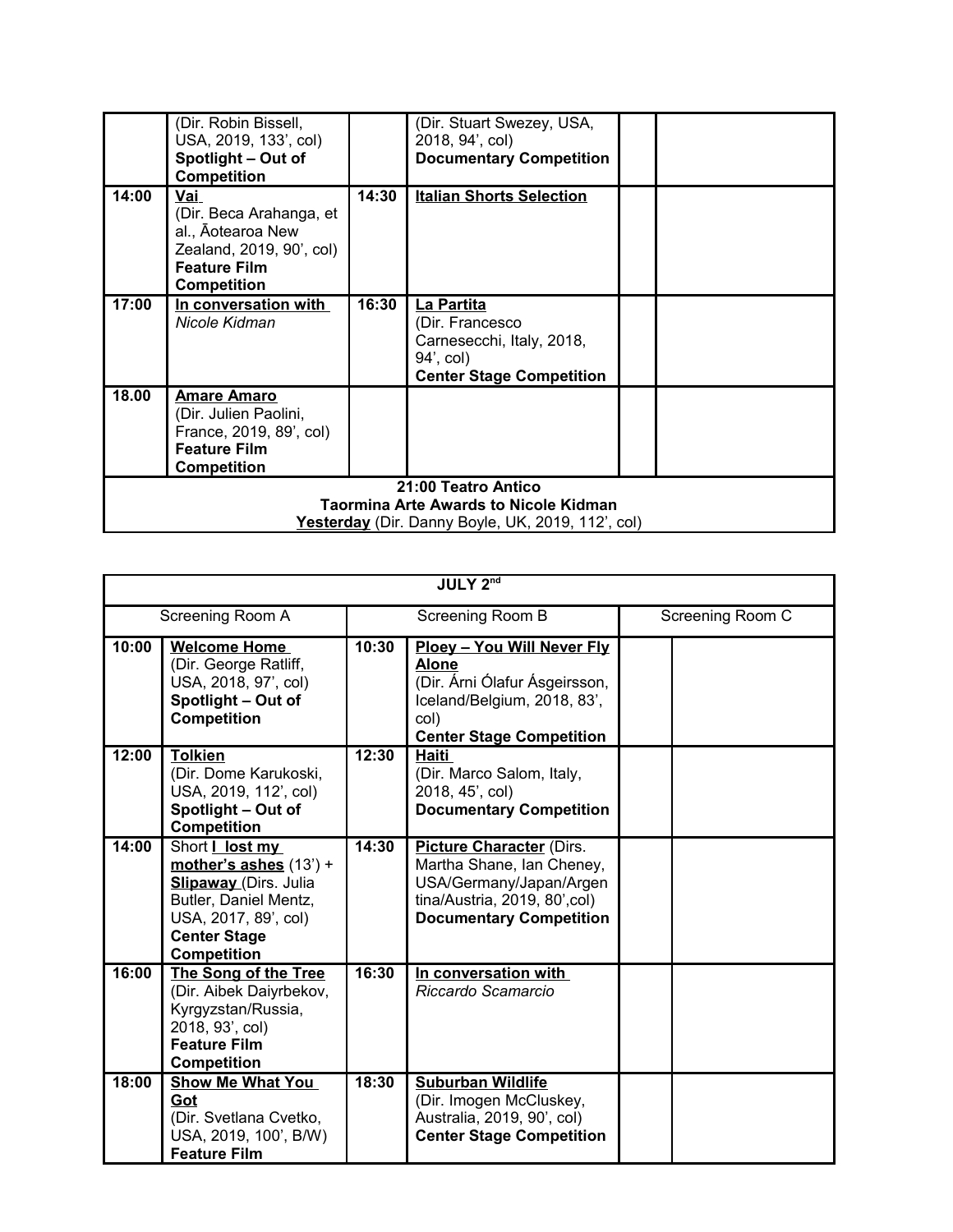|                                                             | <b>Competition</b> |  |  |  |  |
|-------------------------------------------------------------|--------------------|--|--|--|--|
| <b>20:45 Teatro Antico</b>                                  |                    |  |  |  |  |
| <b>Aspromonte</b> (Dir. Mimmo Calopresti, Italy, 2019, col) |                    |  |  |  |  |

| JULY 3rd |                                                                                                                          |       |                                                                                                                                                                                                                       |       |                  |
|----------|--------------------------------------------------------------------------------------------------------------------------|-------|-----------------------------------------------------------------------------------------------------------------------------------------------------------------------------------------------------------------------|-------|------------------|
|          | Screening Room A                                                                                                         |       | Screening Room B                                                                                                                                                                                                      |       | Screening Room C |
| 10:00    | <b>Imaginary Order</b><br>(Dir. Debra Eisenstadt,<br>USA, 2019, 101', col)<br><b>Feature Film</b><br><b>Competition</b>  | 10:30 | <b>Arrythmia</b><br>Gibran<br>(Dir.<br>Bazan,<br>Mexico, 2019, 90', col)<br><b>Center Stage</b><br><b>Competition</b>                                                                                                 | 11:00 |                  |
| 12:00    | <b>Astronaut</b><br>(Dir. Shelagh McLeod,<br>Canada, 2019, 97', col)<br>Spotlight - Out of<br>Competition                | 12:30 | Panel - Filming<br><b>Dangerously</b><br>with Shannon Service,<br>Andrea Crosta, Richard<br>Ladkani, Rûken Tekeş,<br>Lily van Ghemen                                                                                  |       |                  |
| 14:00    | A Son of Man<br>(Dir. Jamaicanoproblem,<br>Ecuador, 2018, 91', col)<br><b>Feature Film</b><br>Competition                | 14:30 | <b>Demolition Girl</b><br>(Dir. Genta Matsugami,<br>Japan, 2019, 88', col)<br><b>Center Stage</b><br><b>Competition</b>                                                                                               |       |                  |
| 16:00    | <b>Sea of Shadows</b><br>(Dir. Richard Ladkani,<br>Austria, 2019, 104', col)<br><b>Documentary</b><br><b>Competition</b> | 16:30 | In conversation with<br>Peter Greenaway                                                                                                                                                                               |       |                  |
| 18:00    | <b>Dolce Fine Giornata</b><br>(Dir. Jacek Borcuch,<br>Poland, 2019, 92', col)<br><b>Special Event</b>                    | 18:30 | <b>Dallas in Prizzi</b><br>(Dir. Luca Vullo, Italy,<br>2018, 43', col) Center<br><b>Stage Competition +</b><br><b>Seadrift</b><br>(Dir. Tim Tsai, USA,<br>2019, 65', col)<br><b>Documentary</b><br><b>Competition</b> |       |                  |
|          |                                                                                                                          |       | 20:45 Teatro Antico<br>Amazing Grace (Realized and Produced by Alan Elliott, USA, 2018, 89', col)<br>22.45 Cruel Peter (Dirs. Christian Bisceglia, Ascanio Malgarini, Italy, 2019, 90', col)                          |       |                  |

| JULY 4 <sup>th</sup> |                                                                                                                                               |                  |                                                                                                         |  |                  |
|----------------------|-----------------------------------------------------------------------------------------------------------------------------------------------|------------------|---------------------------------------------------------------------------------------------------------|--|------------------|
| Screening Room A     |                                                                                                                                               | Screening Room B |                                                                                                         |  | Screening Room C |
| 10:00                | <b>Visioni Private</b><br>(Dir. Ninni Bruschetta,<br>Francesco Calogero,<br>Donald Ranvaud, Italy,<br>1988, 92', col)<br><b>Special Event</b> | 10:30            | Memphis '69<br>(Dir. Joe LaMattina,<br>USA, 2019, 72', col)<br><b>Documentary</b><br><b>Competition</b> |  |                  |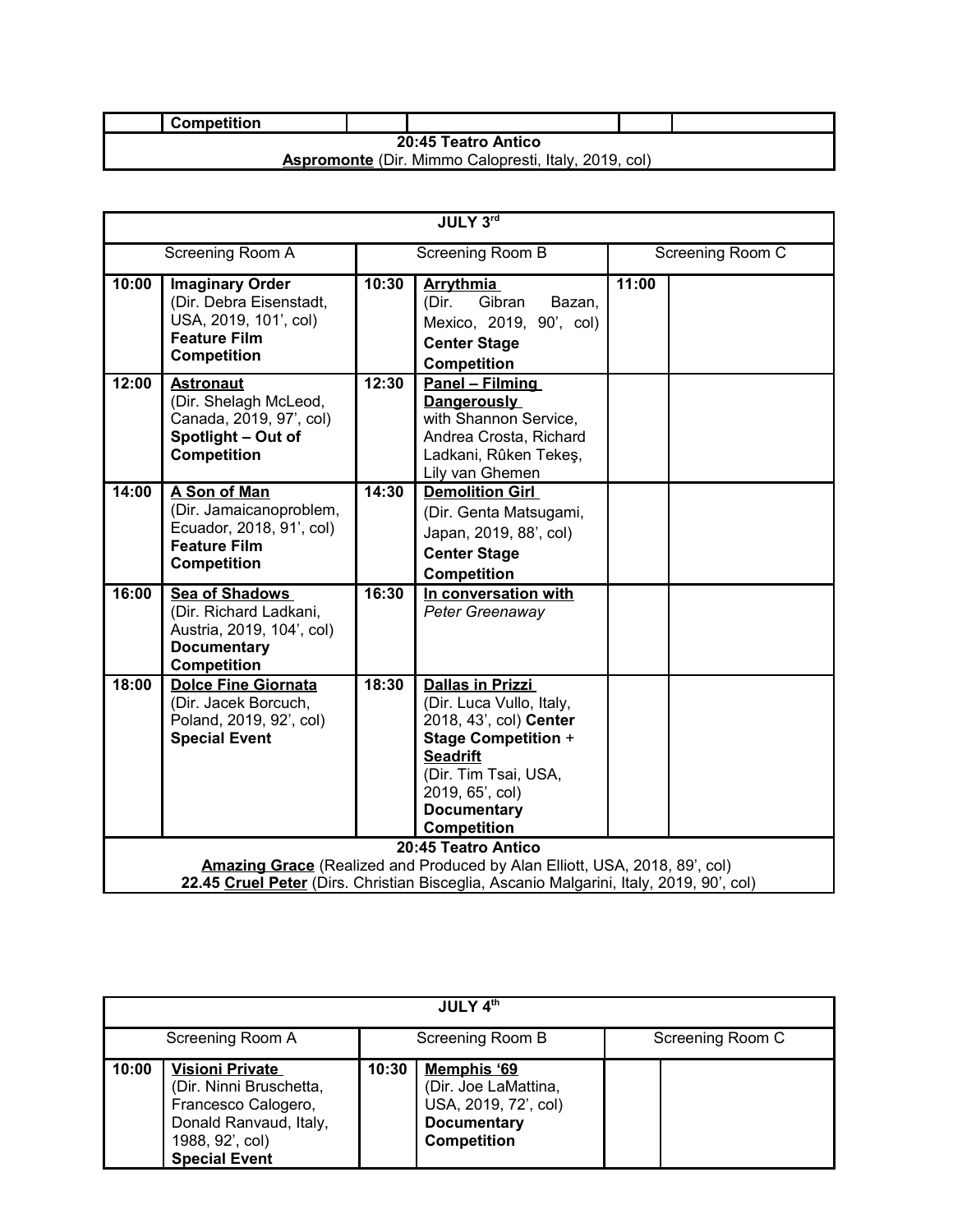| 12:00                                                            | In conversation with<br><b>Oliver Stone</b><br>(preceded by press<br>conference with dir. Igor<br>Lopatonok)                                 | 12:30 | <b>International Shorts</b><br><b>Selection</b>                                                                                       |  |  |
|------------------------------------------------------------------|----------------------------------------------------------------------------------------------------------------------------------------------|-------|---------------------------------------------------------------------------------------------------------------------------------------|--|--|
| 14:00                                                            | <b>Them That Follow</b><br>(Dirs. Britt Poulson, Dan<br>Madison Savage, USA,<br>2019, 98', col)<br><b>Feature Film</b><br><b>Competition</b> | 14:30 | <b>Diane</b><br>(Dir. Kent Jones, USA,<br>2018, 96', col)<br>Spotlight - Out of<br><b>Competition</b>                                 |  |  |
| 16:00                                                            | Ellen<br>(Dir. Daryne Joshua,<br>South Africa, 2018, 123',<br>col)<br><b>Feature Film</b><br><b>Competition</b>                              | 16:30 | <b>Spiral Farm</b><br>(Dir. Alec Tibaldi, USA,<br>2019, 85', col)<br><b>Center Stage</b><br><b>Competition</b>                        |  |  |
| 18:00                                                            | <b>Revealing Ukraine</b><br>(Dir. Igor Lopatonok,<br>USA, 2019, 92', col)<br><b>Special Event</b>                                            | 18:30 | <b>Ghost Fleet</b><br>(Dirs. Shannon Service,<br>Jeffrey Waldron, USA,<br>2018, 90', col)<br><b>Documentary</b><br><b>Competition</b> |  |  |
| 20:45 Teatro Antico<br>La ricetta della mamma (Dario Piana, 15') |                                                                                                                                              |       |                                                                                                                                       |  |  |
|                                                                  |                                                                                                                                              |       | Born on the Fourth of July (Dir. Oliver Stone, USA, 1989, 145', col)                                                                  |  |  |

| <b>JULY 5th</b> |                                                                                                                                                                         |       |                                                                                                                           |       |                  |
|-----------------|-------------------------------------------------------------------------------------------------------------------------------------------------------------------------|-------|---------------------------------------------------------------------------------------------------------------------------|-------|------------------|
|                 | Screening Room A                                                                                                                                                        |       | Screening Room B                                                                                                          |       | Screening Room C |
| 10:00           | <b>Aether</b><br>(Dir. Rûken Tekeş,<br>Turkey, 2019, 82', col)<br><b>Documentary</b><br><b>Competition</b>                                                              | 10:30 | <b>Flatland</b><br>(Dir. Jenna Bass, South<br>Africa, 2019, 117', col)<br><b>Center Stage Competition</b>                 | 11:00 |                  |
| 12:00           | <b>Nido de Mantis</b><br>(Dir. Arturo Sotto Díaz,<br>Cuba, 2018, 118', col)<br><b>Feature Film</b><br><b>Competition</b>                                                | 12:30 | In conversation with<br>Alessandro Haber<br>+<br>Panel - Women behind<br>the camera                                       |       |                  |
| 14:00           | Short Skin<br>(Guy Nattiv, 21') +<br><b>One Child Nation</b><br>(Dirs. Nanfu Wang,<br>Jialing Zhang,<br>USA/China, 2019, 85',<br>col) Documentary<br><b>Competition</b> | 14:30 | <b>Happy Face</b><br>(Dir. Alexandre Franchi,<br>Canada, 2018, 97', col)<br><b>Center Stage Competition</b>               |       |                  |
| 16:00           | Hala<br>(Dir. Minhal Baig, USA,<br>2019, 94', col)<br><b>Feature Film</b><br><b>Competition</b>                                                                         | 16:30 | A Tuba to Cuba<br>(Dirs. T.G. Herrington,<br>Danny Clinch, USA/Cuba,<br>2018, 83', col)<br><b>Documentary Competition</b> |       |                  |
| 18:00           | Picciridda<br>(Dir. Paolo Licata, Italy,<br>2019, 95', col)                                                                                                             | 18:30 | <b>Midnight Family</b><br>(Dir. Luke Lorentzen,<br>Mexico, 2019, 81', col)                                                |       |                  |